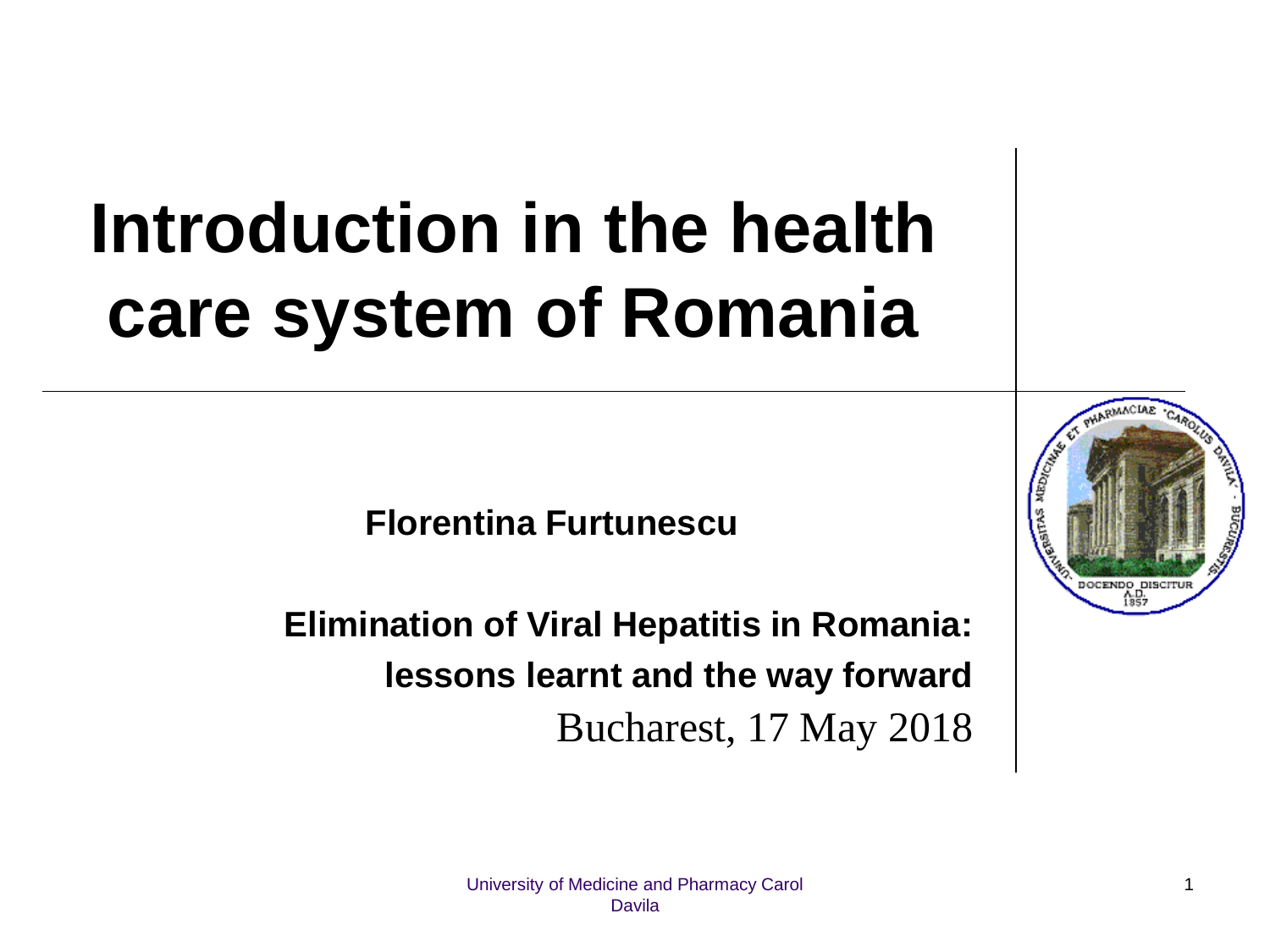

## **HS: Macrostructure**

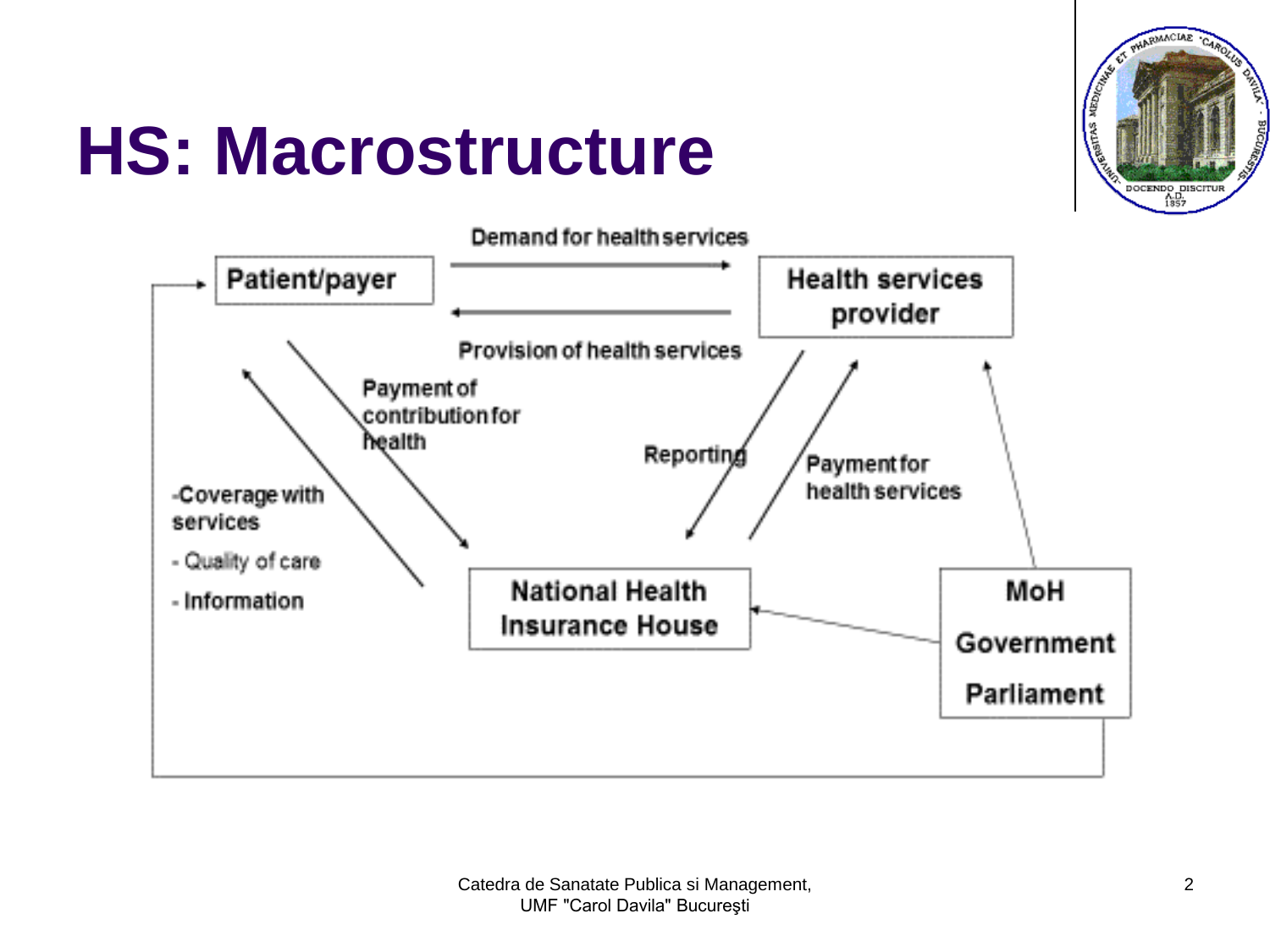

# **HS: Financing**

#### Social insurance based

#### • How well?

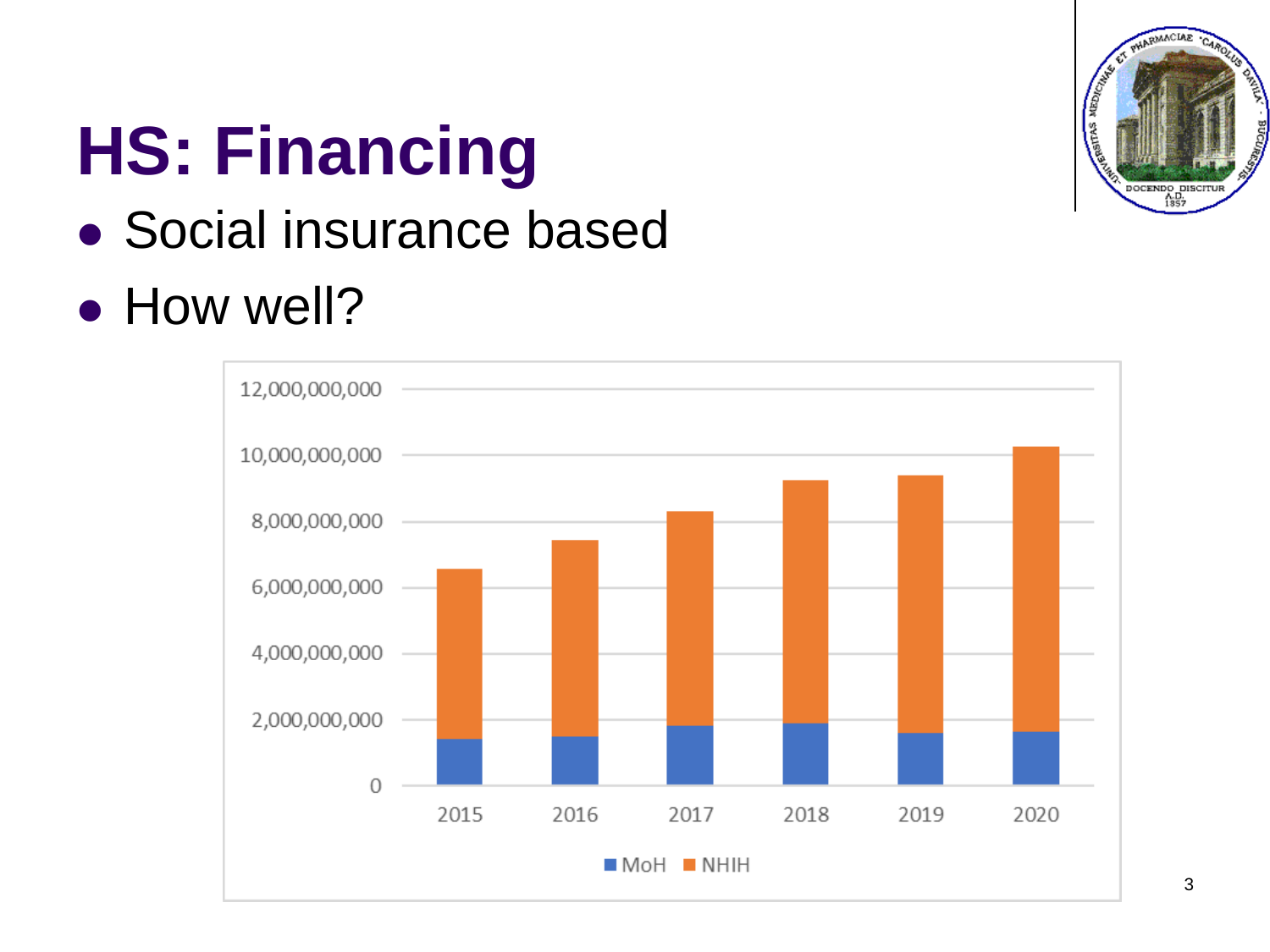# **Who is paying?**

- Active adults
- Gross monthly income
- 5-6 mil.



- Children
- Disabled
- Retired
- Unemployed
- Prisoners
- Pregnant +, no income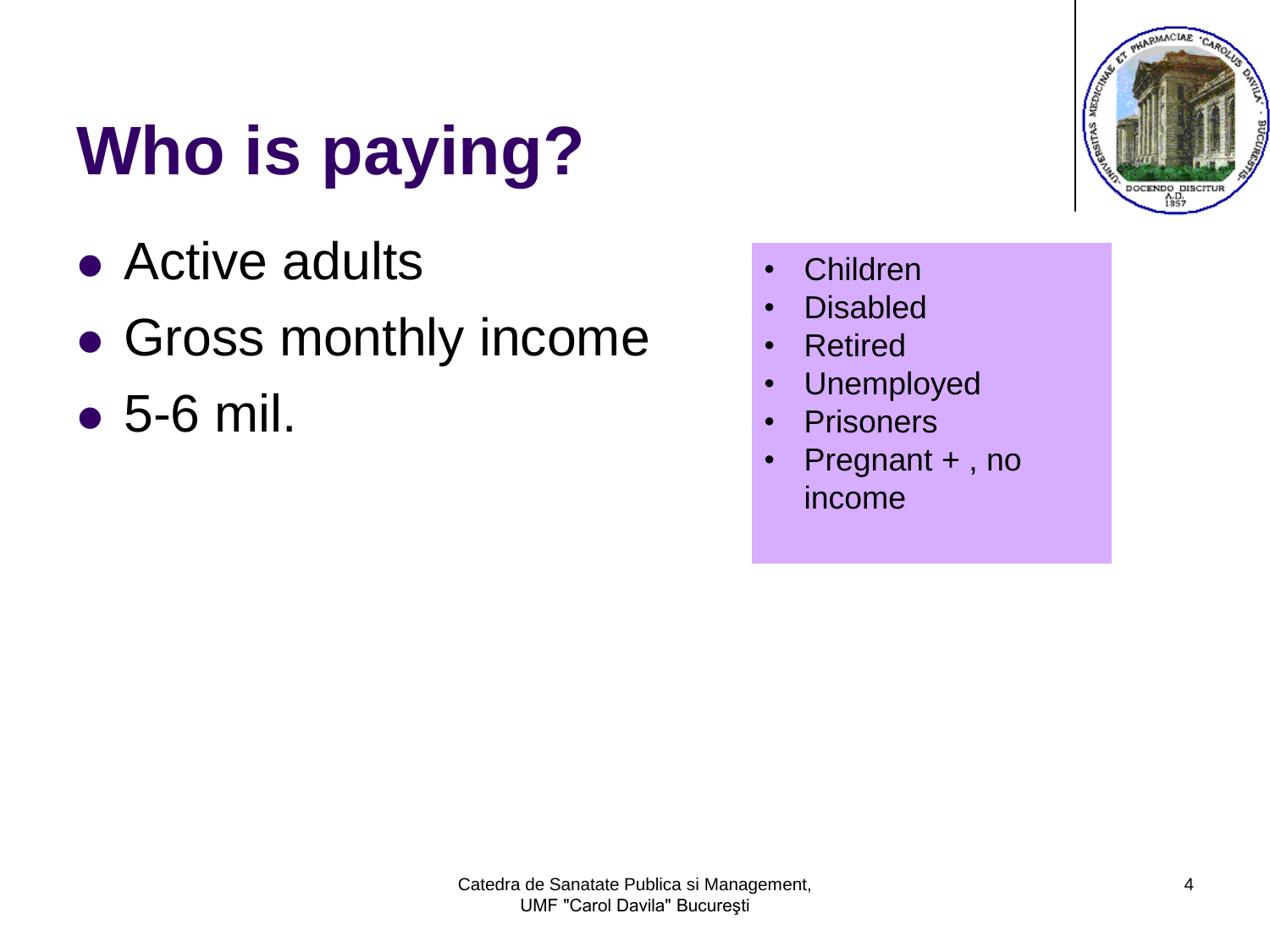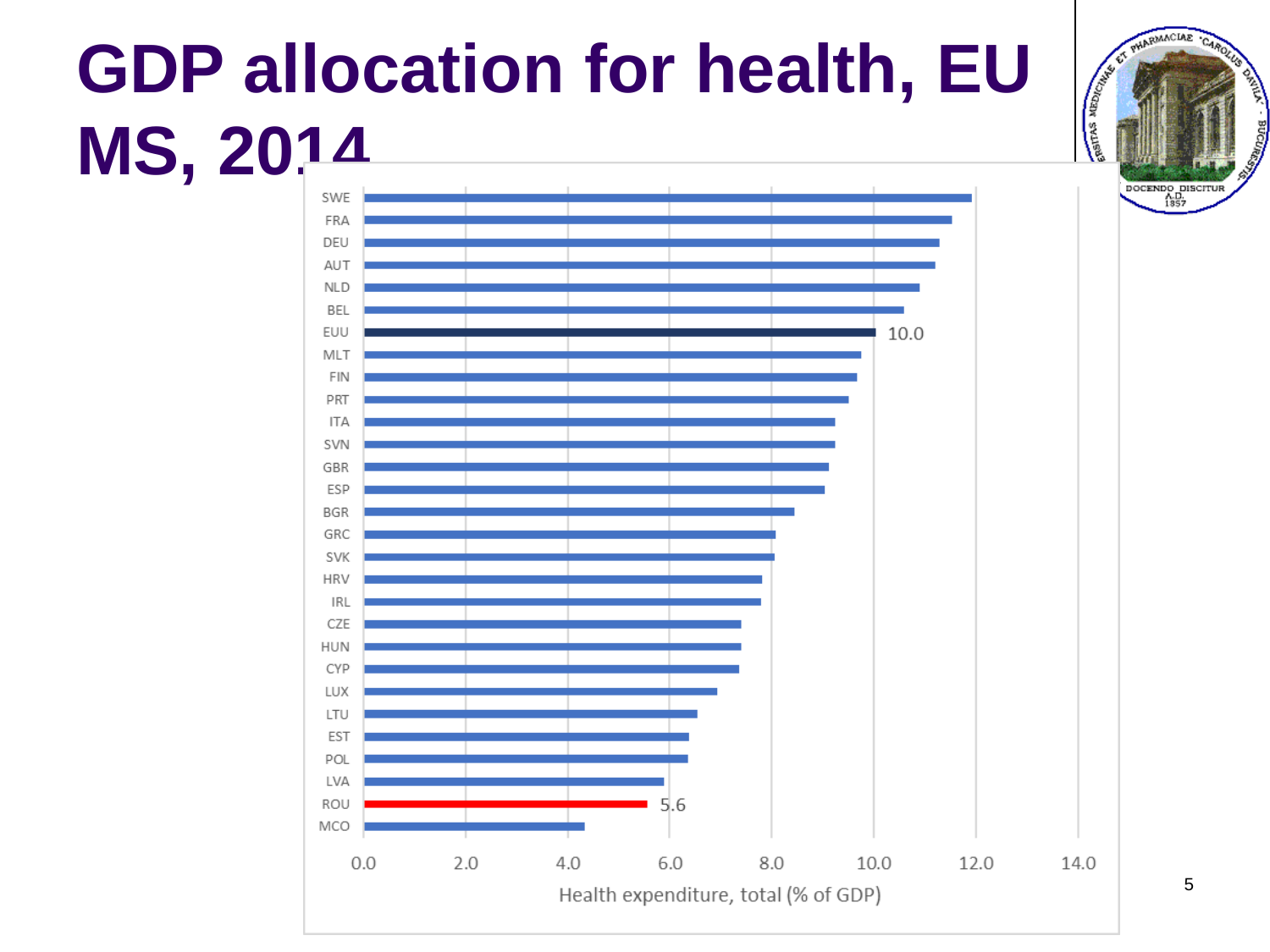

UMF "Carol Davila" Bucureşti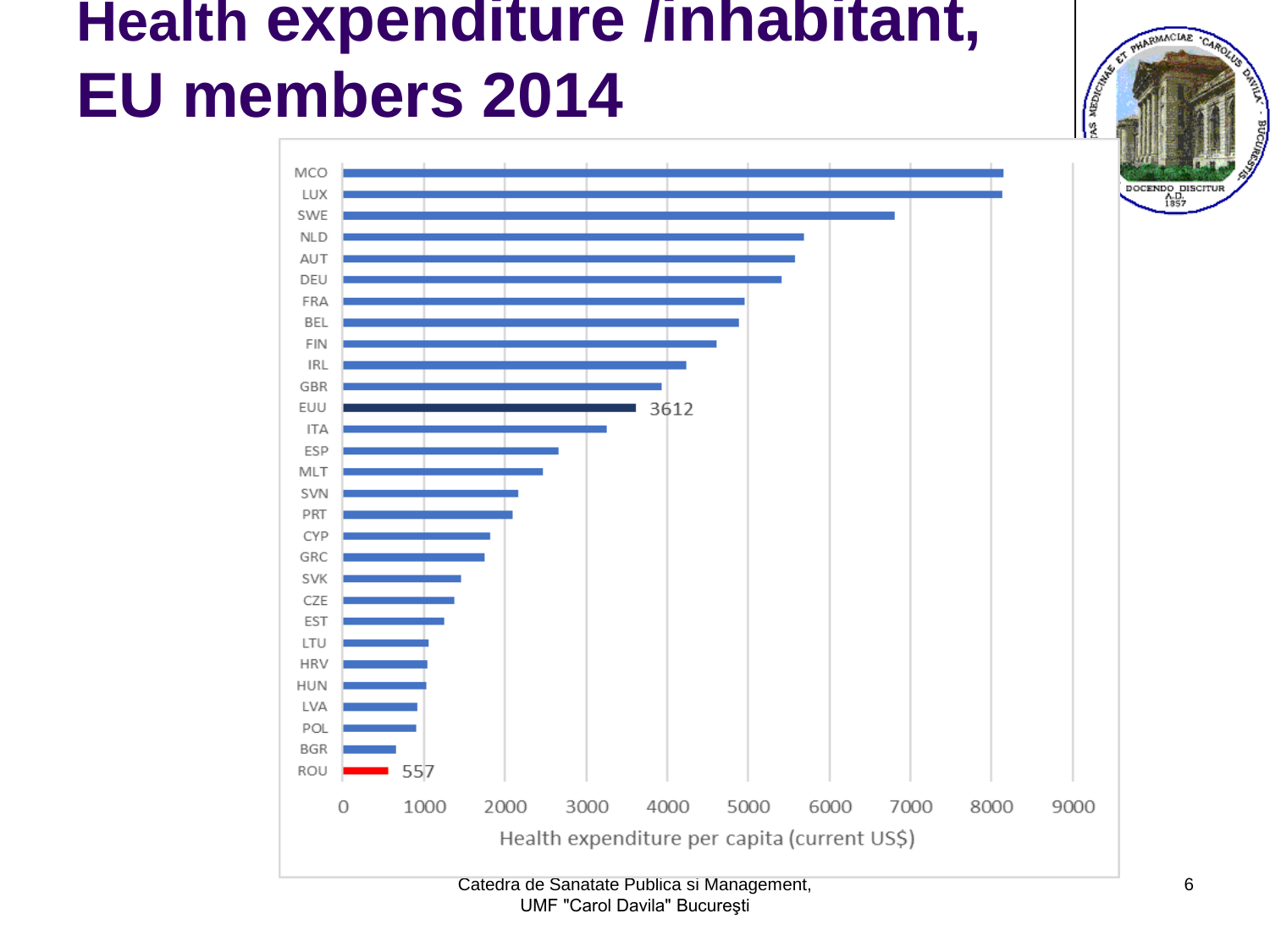### **Who are the clients?**









| emographic and socioeconomic context in Romania, 2015 |                                        |                |         |
|-------------------------------------------------------|----------------------------------------|----------------|---------|
|                                                       |                                        | <b>Romania</b> | E       |
| emographic factors                                    | Population size (thousands)            | 19815          | 509 394 |
|                                                       | Share of population over age 65 (%)    | 170            | 189     |
|                                                       | Fertility rate <sup>1</sup>            | 15             | 16      |
| ocioeconomic factors                                  | GDP per capita (EUR PPP <sup>2</sup> ) | 16500          | 28 900  |
|                                                       | Relative poverty rate <sup>3</sup> (%) | 198            | 108     |
|                                                       | Unemployment rate (%)                  | 68             | 94      |
|                                                       |                                        |                |         |

Catedra de Sanatate Publica si Management, UMF "Carol Davila" Bucureşti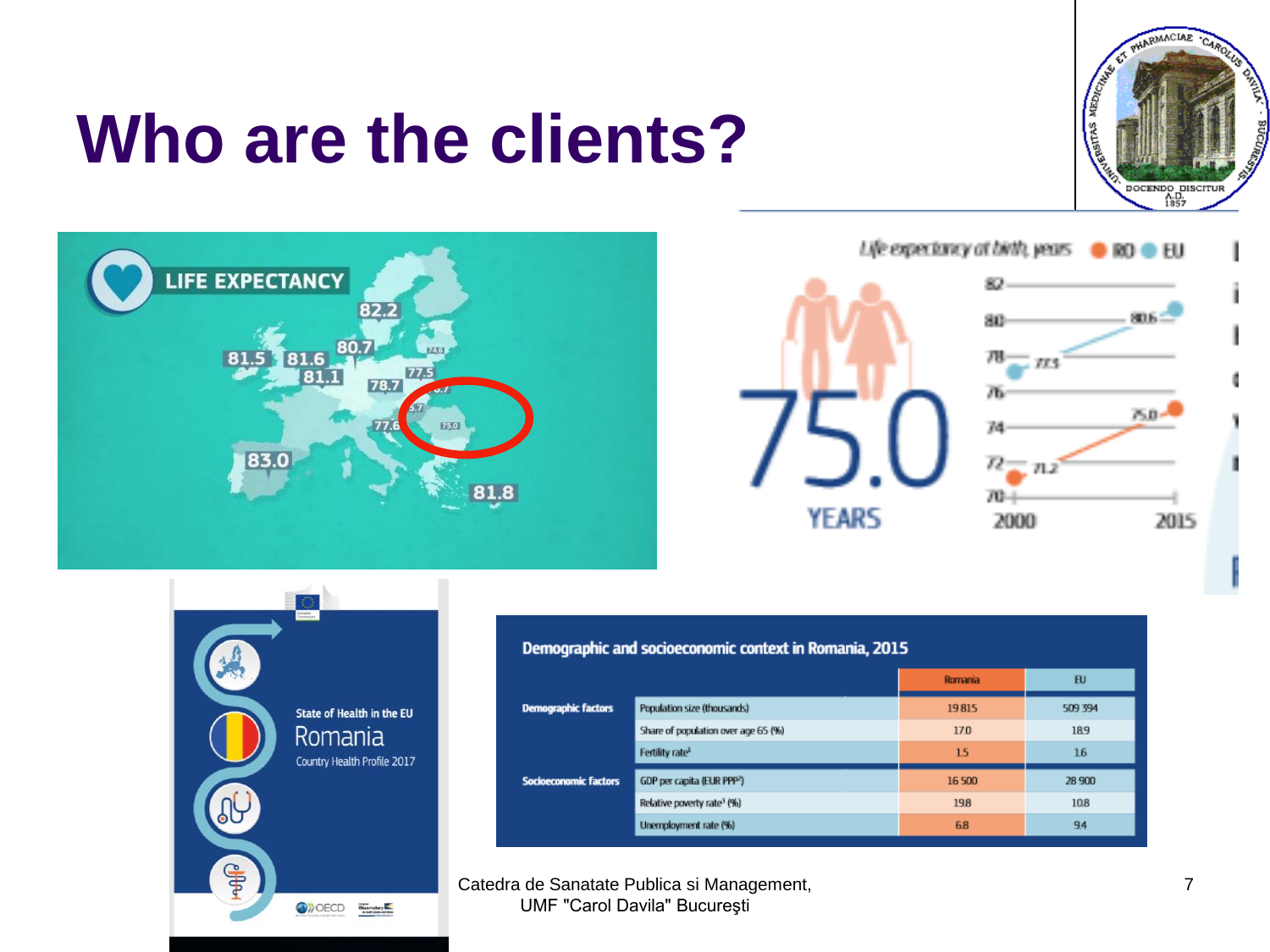

# **Clients (2)**





Catedra de Sanatate Publica si Management, UMF "Carol Davila" București

23

- $-51\% +$
- 45% rural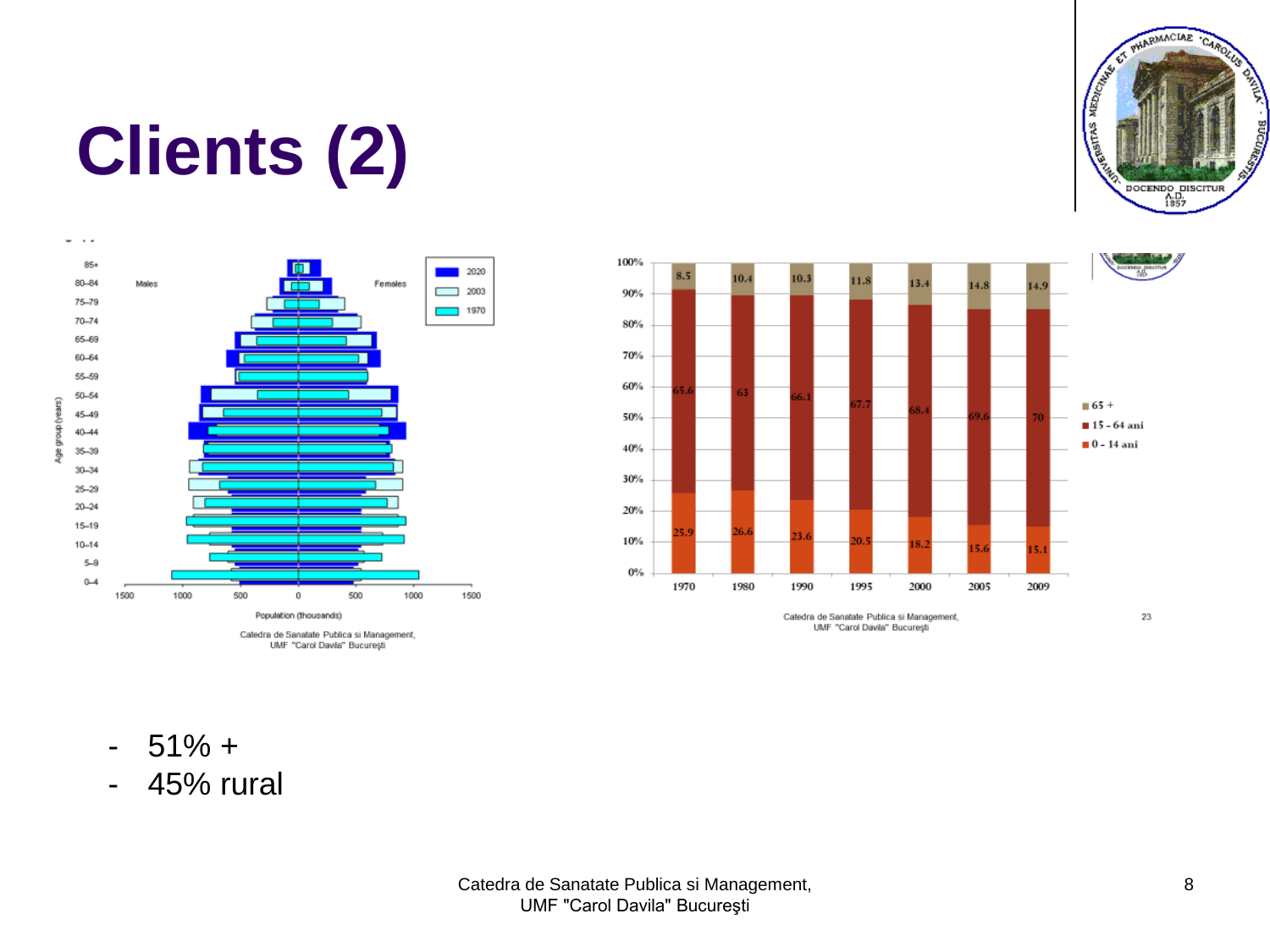

# **Regulatory Framework**

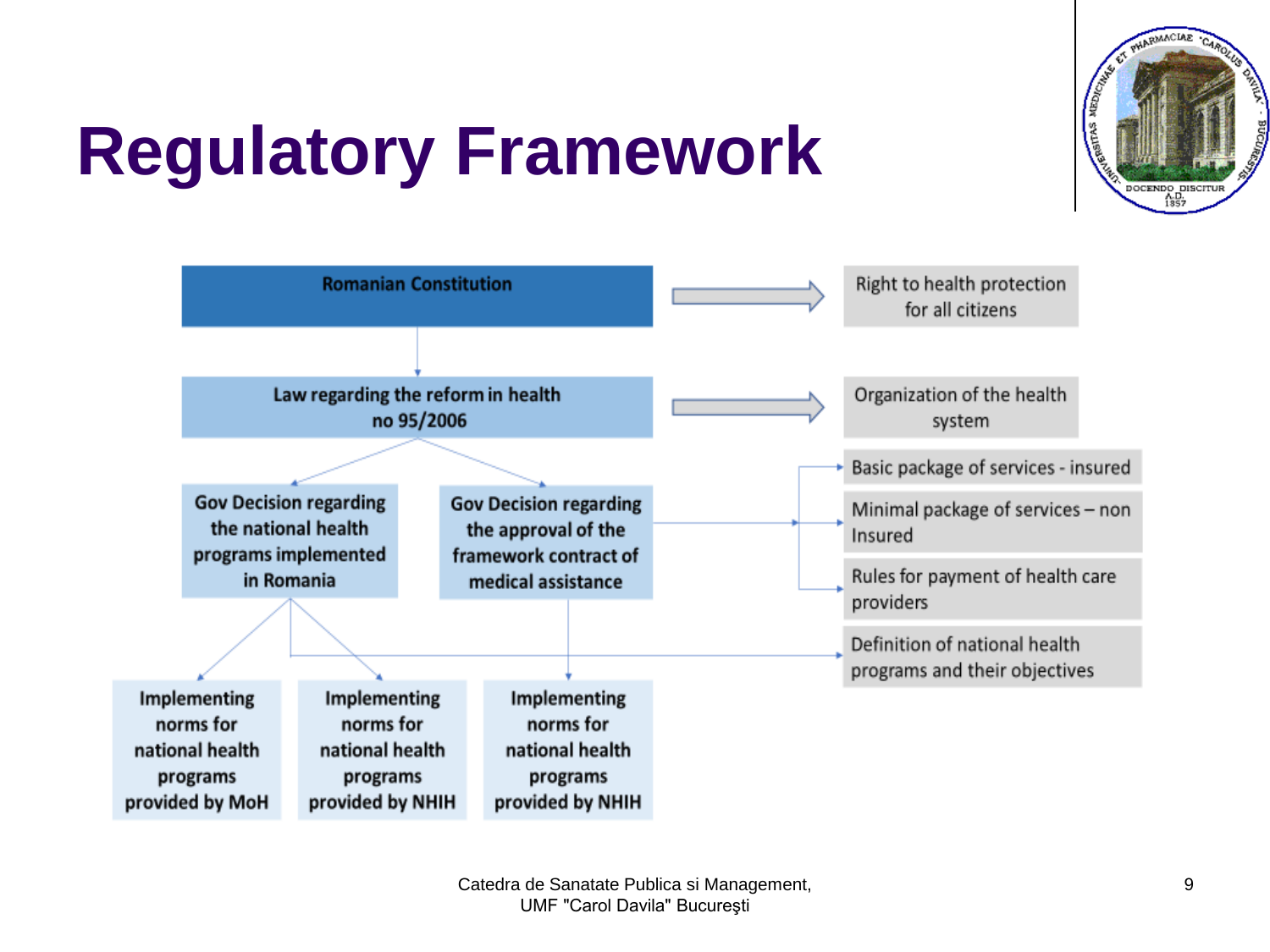

#### **NATIONAL HEALTH PROGRAMS**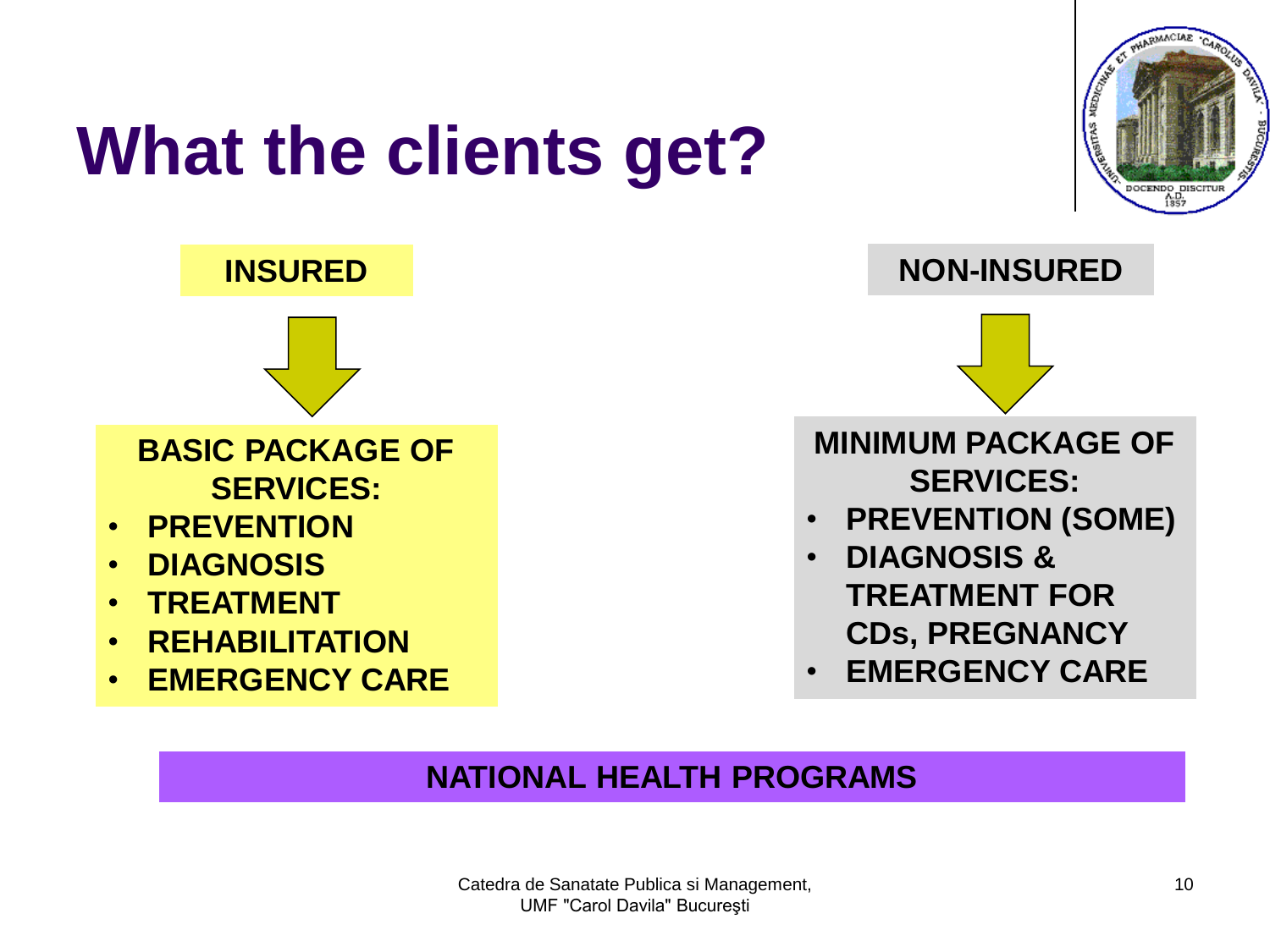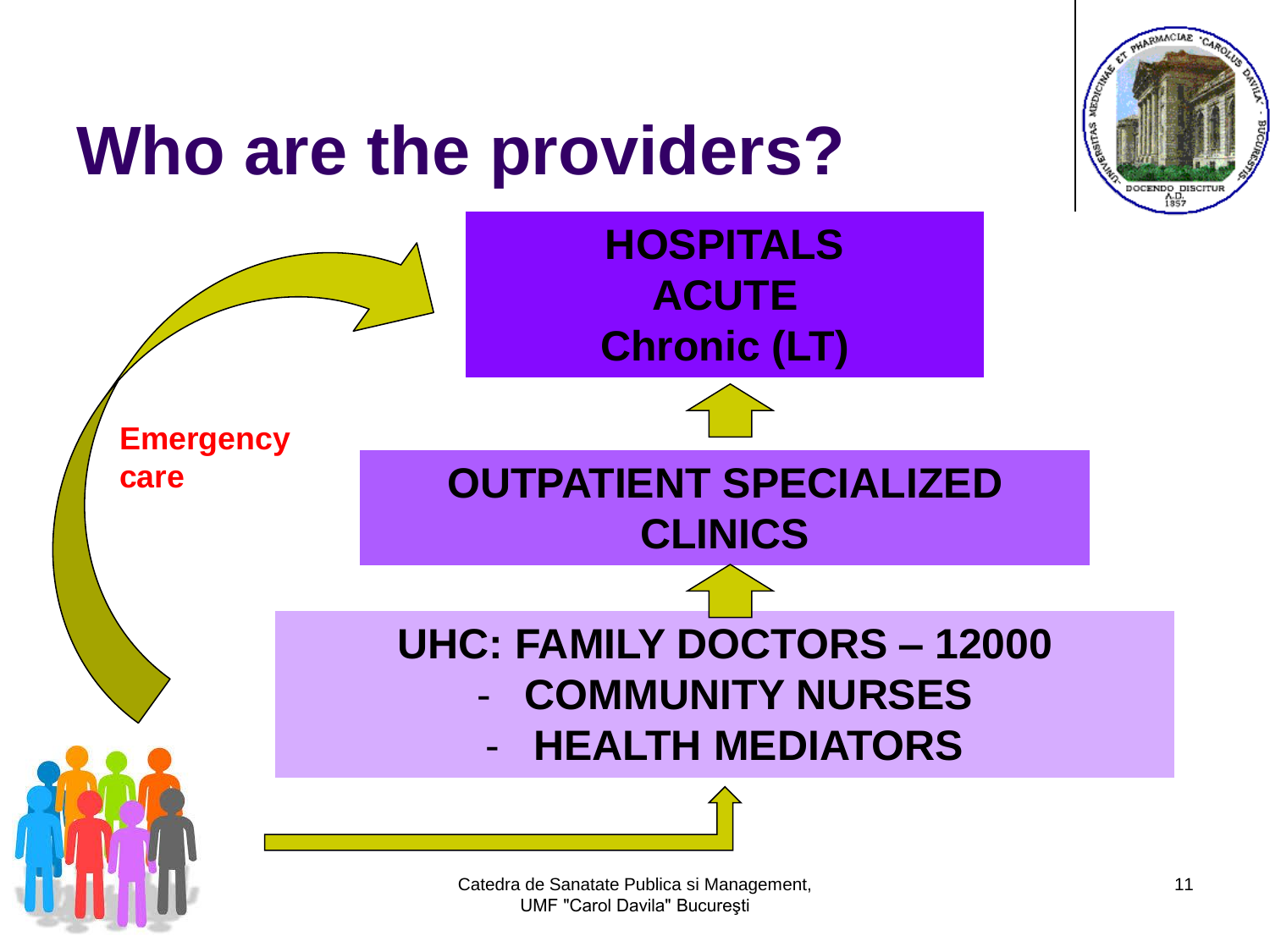

## **National Health Strategy**